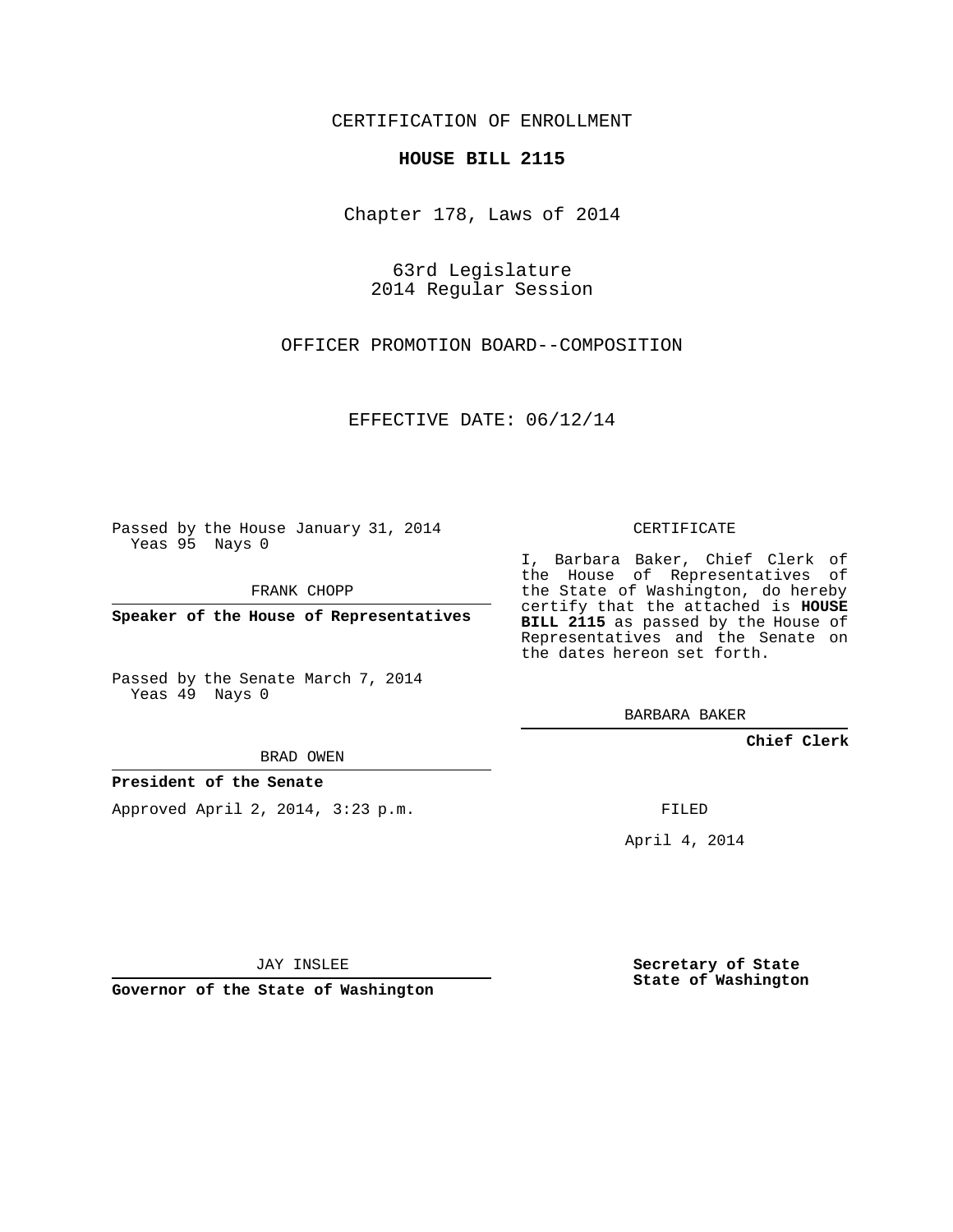# **HOUSE BILL 2115** \_\_\_\_\_\_\_\_\_\_\_\_\_\_\_\_\_\_\_\_\_\_\_\_\_\_\_\_\_\_\_\_\_\_\_\_\_\_\_\_\_\_\_\_\_

\_\_\_\_\_\_\_\_\_\_\_\_\_\_\_\_\_\_\_\_\_\_\_\_\_\_\_\_\_\_\_\_\_\_\_\_\_\_\_\_\_\_\_\_\_

Passed Legislature - 2014 Regular Session

# **State of Washington 63rd Legislature 2014 Regular Session**

**By** Representatives Johnson, Appleton, Seaquist, Goodman, Moscoso, Klippert, Morrell, Orwall, Tarleton, Green, Smith, Zeiger, Haler, Ross, Hayes, and Walkinshaw; by request of Washington Military Department

Prefiled 12/10/13. Read first time 01/13/14. Referred to Committee on Community Development, Housing & Tribal Affairs.

1 AN ACT Relating to the composition of the officer promotion board; 2 and amending RCW 38.12.125.

3 BE IT ENACTED BY THE LEGISLATURE OF THE STATE OF WASHINGTON:

 4 **Sec. 1.** RCW 38.12.125 and 1989 c 19 s 18 are each amended to read 5 as follows:

6 The officer promotion board shall be composed as follows:

7 (1) For promotions ((<del>or appointments</del>)) of army national guard 8 officers, the  $($  (board  $w$ ill consist of the adjutant general, the 9 assistant adjutant general army, and the five commanders senior in 10 grade and date of rank in that grade in the Washington army national 11 guard. If the board is selecting an officer for promotion to the rank 12 of colonel, any member of the board who is a lieutenant colonel will be 13 automatically disqualified and will not be replaced. If the board is 14 selecting an officer for promotion to the rank of brigadier general, 15 any member of the board who is a lieutenant colonel or who is a colonel 16 will be automatically disqualified and will not be replaced)) adjutant 17 general must appoint a board that includes at least five voting members 18 who are officers in the army national guard senior in grade to those 19 officers being considered by the board for promotion.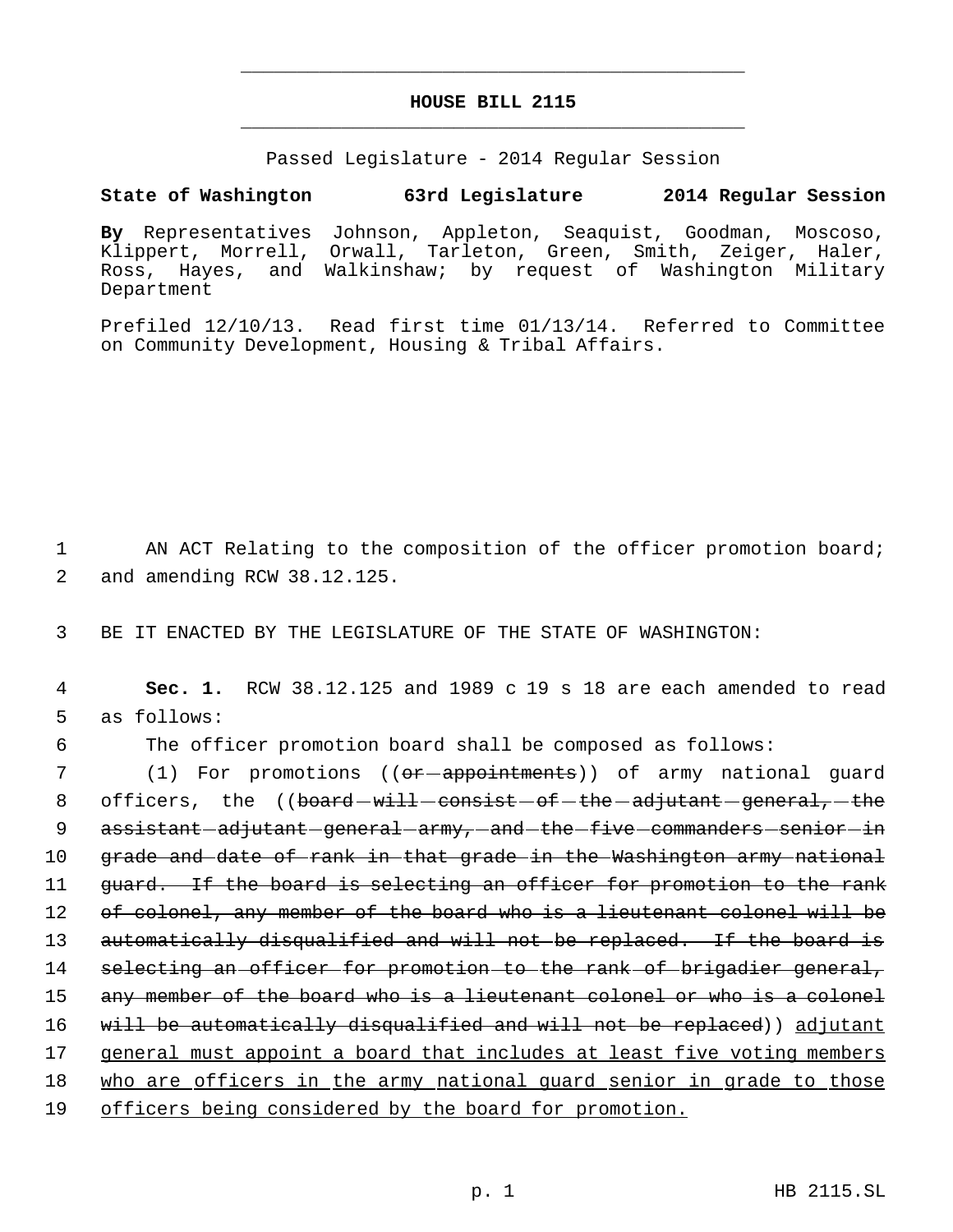(a) Any officer appointed to the board who is not senior in grade 2 to officers being considered for promotion must be recused from participating in the consideration for promotion of those officers to whom he or she is not senior.

 5 (b) For consideration of an officer for promotion to the grade of 6 O5 and above, the board must include at least one general officer 7 appointed by the adjutant general as a voting member.

8 (2) For promotions ((or-appointments)) of air national guard 9 officers, the ((board-will-consist-of-the-adjutant-general,-the 10 assistant adjutant general air, and the five commanders senior in grade 11 and date of rank in that grade in the Washington air national guard. If 12 the board is selecting an officer for promotion to the rank of colonel, 13  $any - member - of - the - board - who - is - a - lieutenant - colonel - will - be$ 14 automatically disqualified and will not be replaced. If the board is 15 selecting an officer for promotion to the rank of brigadier general, 16 any member of the board who is a lieutenant colonel or who is a colonel 17 will be automatically disqualified and will not be replaced)) adjutant 18 general must appoint a board that includes at least five voting members 19 who are officers in the air national guard senior in grade to those 20 officers being considered by the board for promotion.

21 (a) Any officer appointed to the board who is not senior in grade 22 to officers being considered for promotion must be recused from 23 participating in the consideration for promotion of those officers to 24 whom he or she is not senior.

25 (b) For consideration of an officer for promotion to the grade of 26 O5 and above, the board must include at least one general officer 27 appointed by the adjutant general as a voting member.

28 (3) For promotions ((or appointments)) of state guard officers, the 29 ((board will consist of the adjutant general, the assistant adjutant 30 general army, and the five officers senior in grade and in date of rank 31 in that grade in the state guard. If the board is selecting an officer 32 for promotion to the rank of colonel, any member of the board who is a 33 lieutenant colonel will be automatically disqualified and will not be 34 replaced. If the board is selecting an officer for promotion to the 35 rank of brigadier general, any member of the board who is a lieutenant 36 colonel or who is a colonel will be automatically disqualified and will 37 not be replaced)) adjutant general must appoint a board that includes